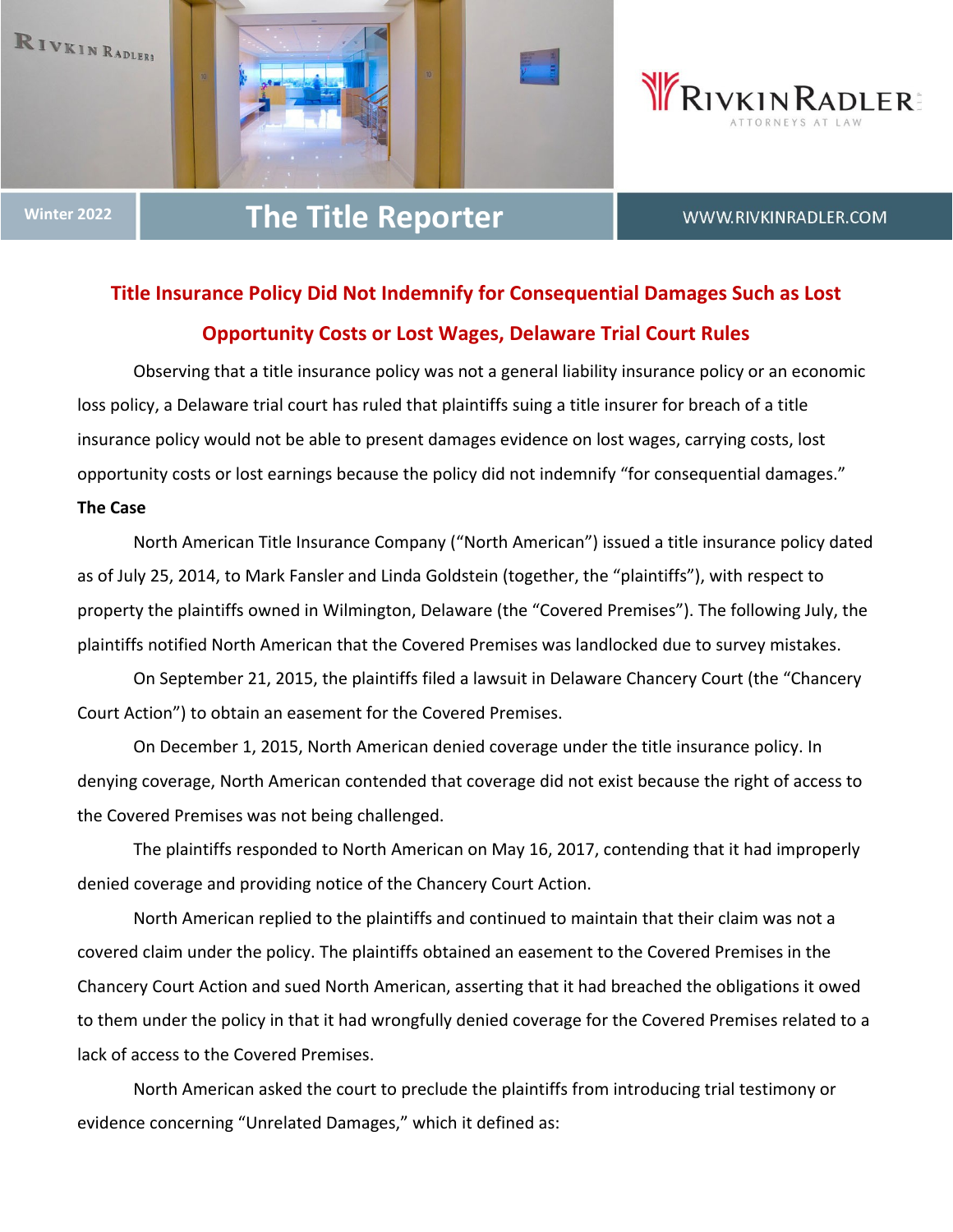- Lost wages totaling \$70,000;
- Costs to obtain sewer access totaling \$45,783;
- Carrying costs for the Covered Premises totaling \$96,499.21;
- Lost opportunity costs totaling \$22,962.52; and
- Lost earnings totaling \$62,251.66.

North American also sought to have the plaintiffs' damages limited to the cost and fees they incurred in the Chancery Court Action. North American argued that this relief was warranted under Delaware law and the policy's terms and conditions.

For their part, the plaintiffs opposed North American's motion. They argued that the policy did not exclude indirect or consequential damages.

### **The Court's Decision**

The court held that the policy did "not indemnify for consequential damages like lost opportunity or wages."

In reaching that decision, the court explained that the "plain language" of the policy allowed recovery of "actual loss or damage" and not consequential damages. It pointed out that other courts have held that this exact policy language, coupled with the policy language relating to the "difference between the value of the Title as insured and the value of the Title subject to the risk insured against by this policy," did not favor an inference that the parties contemplated consequential damages. The court then said that it agreed with this analysis and it held that the policy did "not indemnify for consequential damages like lost opportunity or wages."

In the court's view, the purpose of the policy was "to protect market value up to \$117,000 in the event encumbrances, liens or defects" could not be cured. Put differently, the court continued, the policy indemnified "for the difference between the value of the Title as insured and the value of the Title subject to the risk insured against by this policy." The court noted that the policy was "a title insurance policy" and not a general liability policy or an economic loss policy. As the court observed, the policy did "not mention consequential damages" and did "not specifically mention future profits, lost sales opportunities, wages or alike."

Accordingly, the court ruled, at trial, the plaintiffs would not be able to present damages evidence on lost wages, carrying costs, lost opportunity costs or lost earnings. With respect to "costs to obtain sewer access," the court found the record to be incomplete and said that it would allow the jury to consider those costs if the evidence presented showed it to be a "Covered Risk." If not, the court concluded, it would strike the evidence and instruct the jury not to entertain it during deliberations.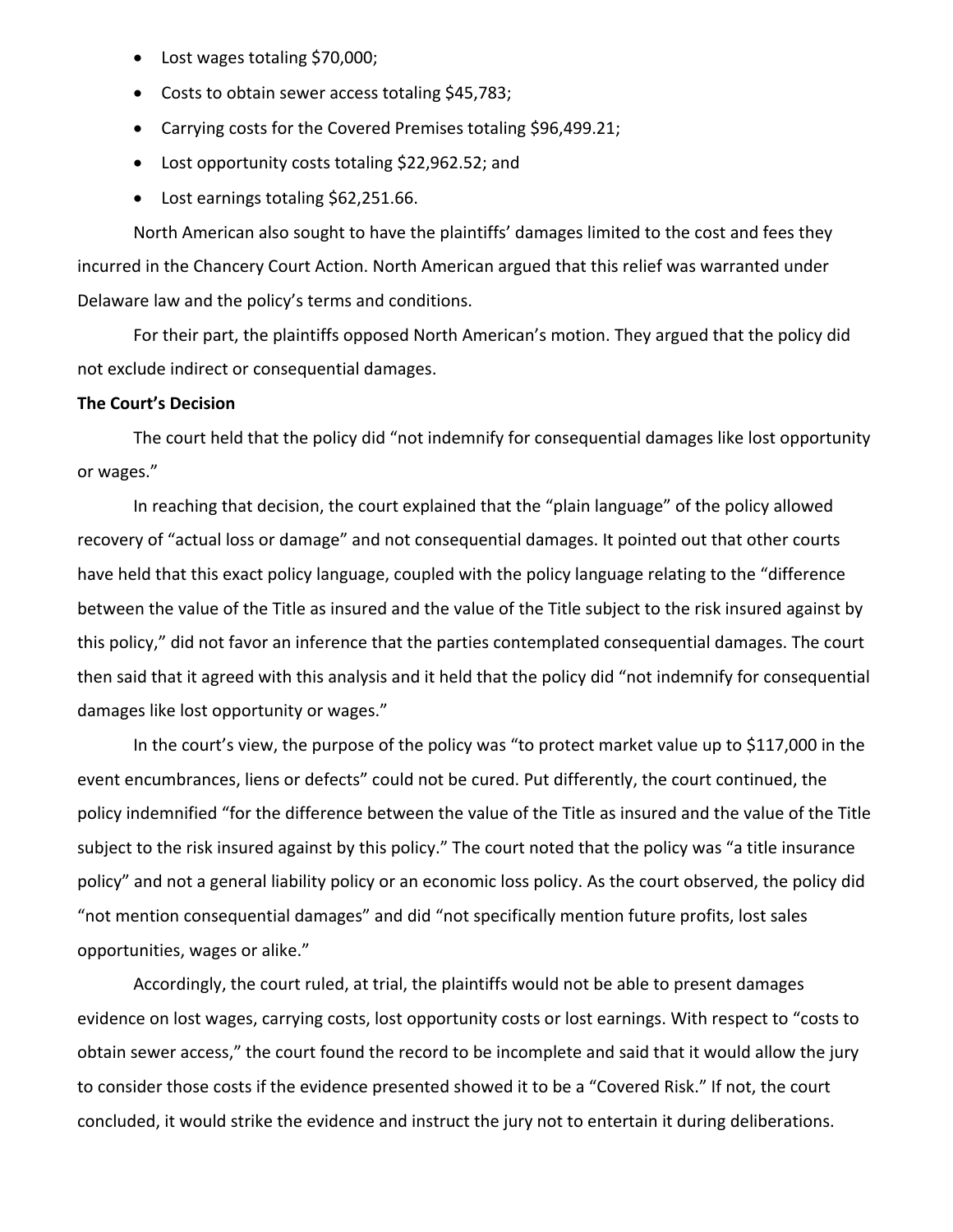The case is *Fansler v. North American Title Ins. Co.*, No. N17C‐09‐015 EMD (Del. Super. Ct. Oct. 12, 2021).

# **Property Owner Was Not an "Insured" Under Title Insurance Policy, Pennsylvania Federal District Court Decides**

The U.S. District Court for the Western District of Pennsylvania has rejected a lawsuit brought by a property owner claiming that a title insurer breached a title insurance policy by failing to indemnify the property owner in an action concerning a land dispute, finding that the property owner was not an "insured" under the policy and, therefore, that no coverage was owed.

### **The Case**

In 2012, Tithonus Partners, a limited partnership, was formed with Tithonus GP II, LLC ("Tithonus GP") as the general partner and Hawthorne Assisted Living Partners II, LP, Richard Irwin and Loriann Putzier as the limited partners. Tithonus Partners then created three separate limited partnerships so that each limited partnership could acquire an assisted living facility. One of these partnerships was Tithonus Tyrone, LP ("Tithonus Tyrone"), which took title to an assisted living facility in Tyrone, Pennsylvania, known as Colonial Courtyard at Tyrone. The general partner of Tithonus Tyrone was Tithonus GP, which owned 0.1 percent of Tithonus Tyrone; 99.9 percent of Tithonus Tyrone was owned by the one limited partner, Tithonus Partners.

In June 2012, Tithonus Tyrone purchased three adjoining parcels of property totaling approximately 60 acres in the Tyrone Borough of Blair County, Pennsylvania. An assisted living facility was located on a portion of the land, and the rest of the land was vacant.

Tithonus Tyrone obtained a title insurance policy from Chicago Title Insurance Company, dated July 2, 2012, in the amount of \$3,077,000 (the "Policy").

"Schedule A" to the Policy defined the "Insured" as "Tithonus Tyrone, LP, a Pennsylvania limited partnership." The "Definition of Terms" further identified the "Insured" as:

(i) The term "Insured" also includes . . .

(A) successors to the Title of the Insured by operation of law as distinguished from purchase, including heirs, devisees, survivors, personal representatives, or next of kin; [("Section (i)(A)"]

(B) successors to an Insured by dissolution, merger, consolidation, distribution, or reorganization;  $[($ "Section  $(i)(B)$ " $]$  ...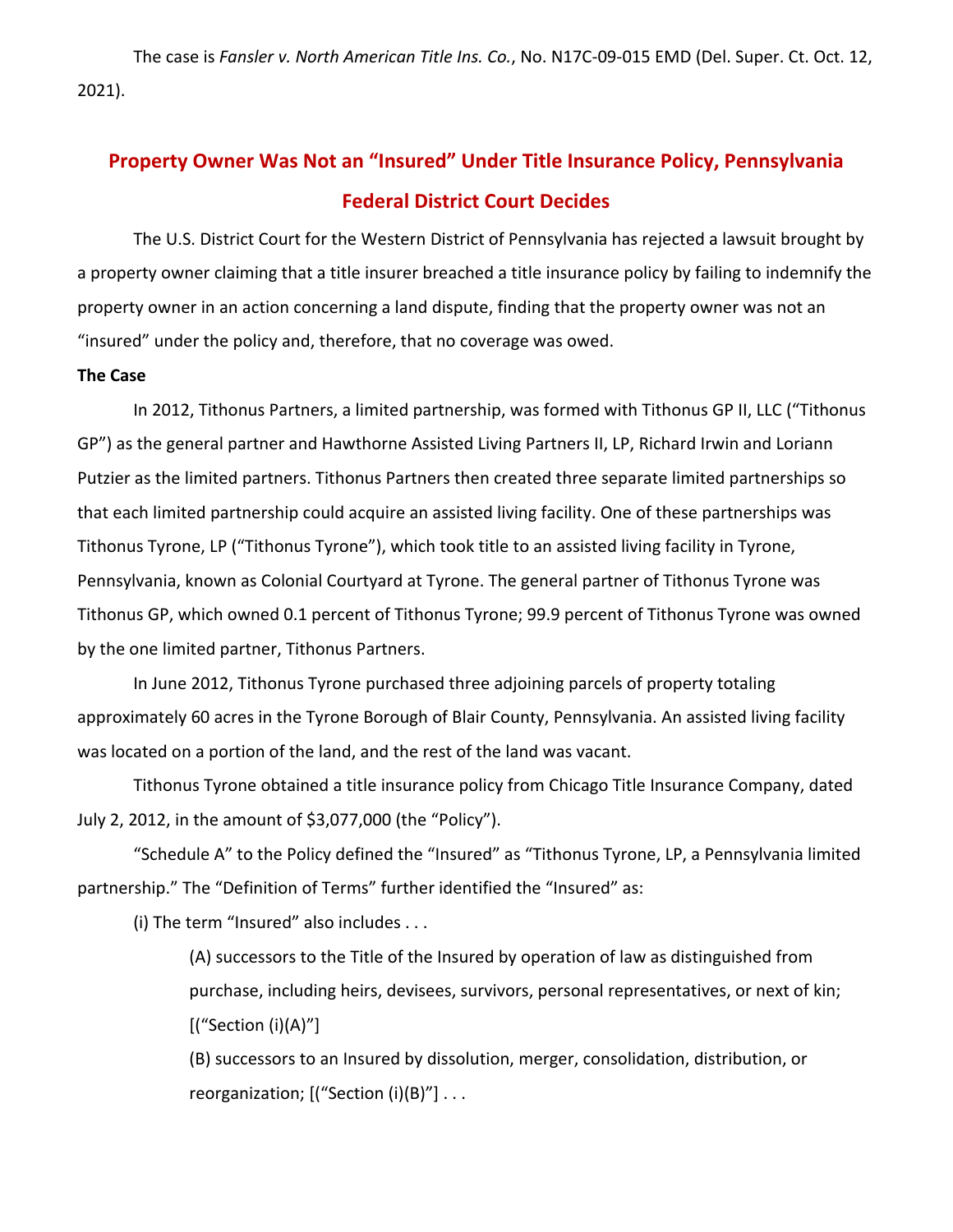(D) a grantee of an Insured under a deed delivered without payment of actual valuable consideration conveying the Title . . .

(2) if the grantee wholly owns the named Insured;  $[($ "Section  $(i)(D)(2)$ " $]$ ...

In 2013, Tithonus Tyrone separated the lot on which the assisted living facility sat ("Lot 4") for refinancing with the U.S. Department of Housing and Urban Development ("HUD"). The purpose of the subdivision was to facilitate refinancing through HUD of Tithonus Tyrone's mortgage loan and to finance some capital improvements on the assisted living facility. To complete the financing, it was necessary for Tithonus Tyrone to convey the vacant land. Accordingly, Tithonus Tyrone retained title to Lot 4 and the assisted living facility, and it conveyed the 58 acres of vacant property to Tithonus Partners through a deed ("First Deed").

Tithonus Partners did not obtain a new owner's policy of title insurance on the vacant land and did not speak to anyone at Chicago Title about obtaining a new owner's title insurance policy on the vacant land identifying it as the name insured. Chicago Title did not represent to Tithonus Partners that it would be covered by the policy issued to Tithonus Tyrone.

In 2017, Tithonus Partners subdivided the 58 acres of vacant land to facilitate the sale of a small portion, Lot 5. Then, by deed dated January 30, 2018 ("Second Deed"), Lot 5 was sold by Tithonus Partners to Port Pizza, LLC ("Port Pizza").

In early 2020, Port Pizza sued Tithonus Partners and four other defendants in a Pennsylvania state court, alleging that a portion of the conveyed property had not been owned by Tithonus Partners. Tithonus Partners then submitted a claim to Chicago Title, requesting that it fully indemnify, defend and/or resolve issues pertaining to the allegations in the Port Pizza litigation. Tithonus Partners claimed it was an insured under the Policy through the First Deed delivered by Tithonus Tyrone.

Chicago Title determined that Tithonus Partners did not qualify for coverage as an insured under the Policy and it denied the claim. It explained that:

The Claimant is not an "insured" as the term is defined by the Policy. The Claimant is not the named insured identified in Schedule A of the Policy. The Claimant is not a successor to the Named Insured because the Claimant acquired the Property by grant. Finally, the Claimant is not a grantee of an insured under a deed delivered without payment because Claimant paid \$22,500 to the Named Insured in exchange for the Property. As such, the Claimant does not qualify as an insured as defined under the Policy.

Thereafter, Tithonus Partners sued Chicago Title, and the parties moved for summary judgment. Chicago Title argued that, as a matter of law, it correctly denied coverage under the Policy and refused to defend Tithonus Partners in the Port Pizza litigation.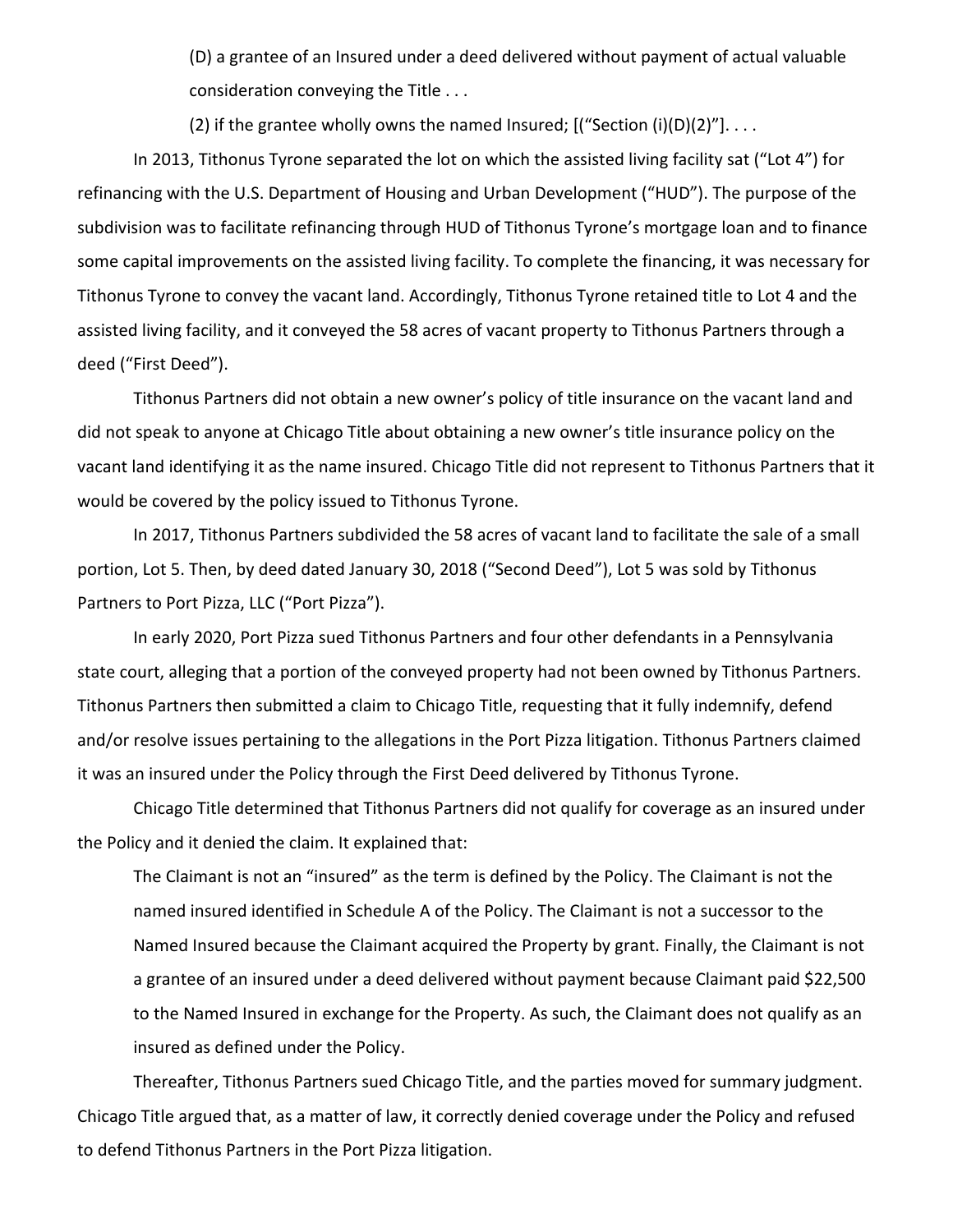For its part, Tithonus Partners argued that summary judgment should be granted in its favor because, as a matter of law, it qualified as an insured under Section (i)(B) and Section (i)(D)(2) of the Policy.

#### **The Court's Decision**

The court granted Chicago Title's motion for summary judgment, holding that Tithonus Partners was not an insured under the Policy issued by Chicago Title to Tithonus Tyrone.

In its decision, the court first rejected Tithonus Partners' contention that it was a successor to Tithonus Tyrone by distribution within the meaning of Section (i)(B) of the Policy. The court was not persuaded by the fact that the First Deed conveying the Property from Tithonus Tyrone expressly labeled the conveyance as "a distribution to Grantee."

In reaching its holding, the court found it significant that Section (i)(B) specifically referenced successors "to an Insured" rather than "to the Title of the Insured" that was referenced in Section (i)(A). The court added that Section (i)(B) included "distribution" in a series of words that each referred to an event whereby a business entity was structurally changed (i.e., "merger," "consolidation," "reorganization") or eliminated (i.e., "dissolution"). The court then stated that "distribution," as used in Section (i)(B) had to be read consistently with its companions and that it referred to the liquidation of an entity's assets, rather than partnership distributions made in the ordinary course of business. This reading, the court ruled, was internally consistent with the provisions of Section (i)(B), and it also recognized the distinction between "successors to the Title of the Insured" and "successors to an Insured." Accordingly, the court ruled that Tithonus Partners was not an insured under Section (i)(B).

The court then considered Tithonus Partners' contention that it was an insured under Section (i)(D)(2) of the Policy. Tithonus Partners argued that the original named insured, Tithonus Tyrone, should be deemed "wholly owned" by Tithonus Partners because (i) Tithonus Partners owned 99.9 percent of Tithonus Tyrone at the time of the transfer of property, and the remaining 0.1 percent was owned by Tithonus Partners' general partner, Tithonus GP, which also was a general partner of Tithonus Tyrone, and (ii) it was impossible for a limited partnership to be 100 percent owned by one single entity in Pennsylvania as it must have a general partner and a limited partner.

The court rejected that position and ruled that although Tithonus Partners owned almost all of Tithonus Tyrone, 99.9 percent, it did not wholly own Tithonus Tyrone. Affording the term "wholly owned" used in Section (i)(D) its "ordinary and natural construction," the court concluded that the Policy "clearly and unambiguously calls for whole ownership, not nearly whole or 'effectively whole' as Tithonus Partners advocates."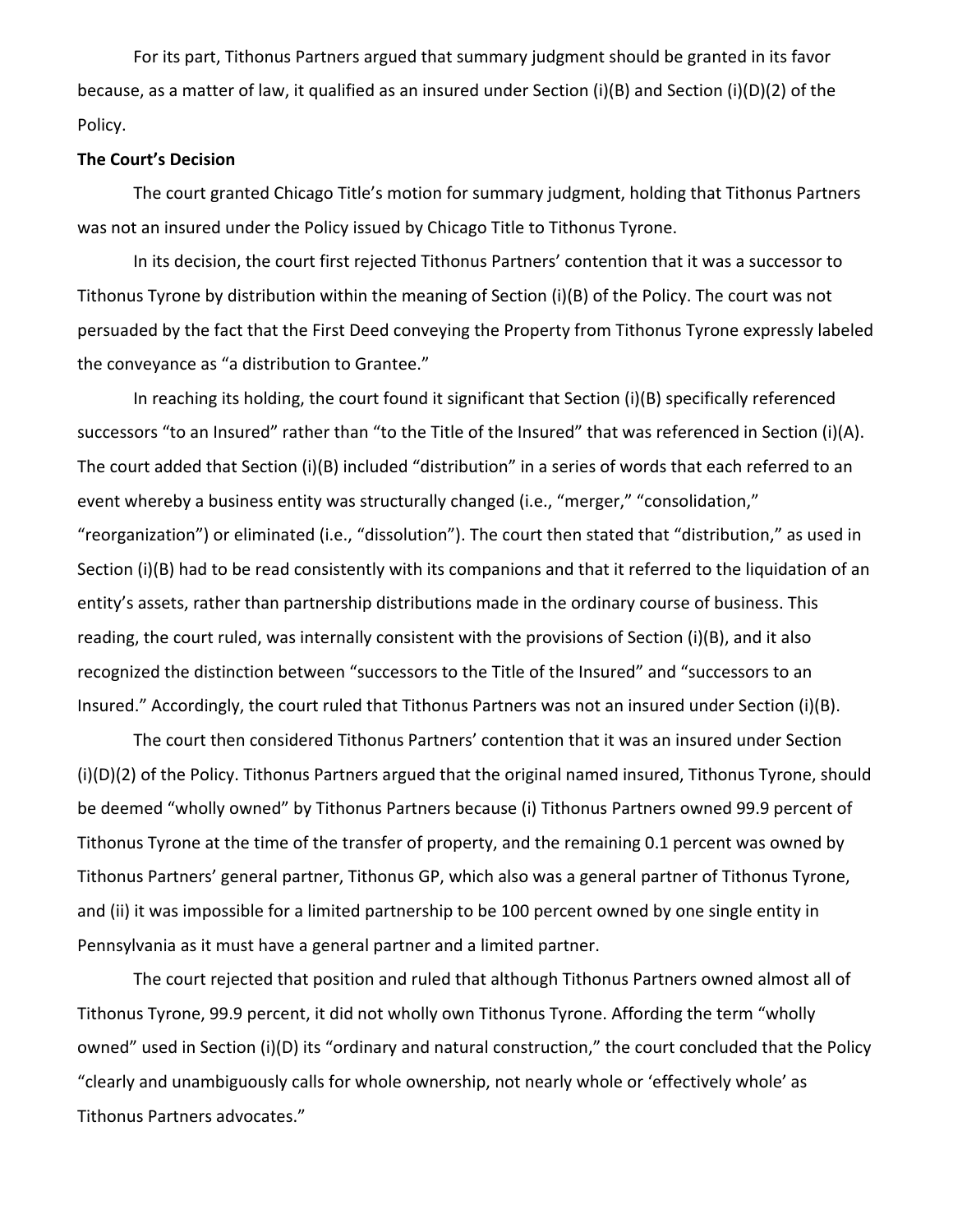The case is *Tithonus Partners II, LP v. Chicago Title Ins. Co.*, No. 2:20‐cv‐952 (W.D. Penn. Oct. 8, 2021).

# **New York Appellate Court Upholds Decision Enjoining Property Owner from Interfering with Easement**

An appellate court in New York has affirmed a trial court's decision to permanently enjoin a property owner from interfering with an easement over her property.

### **The Case**

In 1987, Maria E. Rovegno and others acquired title to real property located at 60 Middle Pond Road in Southampton (the "Property"), a flagpole lot adjacent to Middle Pond.

Thereafter, Rovegno became the sole owner of the Property. The deed to the Property contained a 20-foot easement from Middle Pond Road to Middle Pond described by certain metes and bounds.

The deed to 62 Middle Pond Road (owned by Deirdre S. Venables and Marianne M. Farrell) and the deed to 64 Middle Pond Road (owned by Edith Greenlaw) included an express right‐of‐way for ingress and egress to their properties described by the exact metes and bounds of the easement. The easement was the only means by which these property owners could access their properties from Middle Pond Road.

The prior deeds to 58 Middle Pond Road, a neighboring property situated on Middle Pond Road (owned by David Mambrino and Tara Hakimi Mambrino) and 63 Middle Pond Road, located across the street from the easement on the north side of Middle Pond Road (owned by John G. Himmer) granted a 20-foot right-of-way described by the exact metes and bounds of the easement over the Property to Middle Pond.

In 2014, Venables and the other neighboring property owners sued Rovegno seeking to enjoin Rovegno from interfering with their use of the easement over the Property. In their complaint, the plaintiffs alleged that Rovegno obstructed their access to the easement by planting various shrubs, trees and privet hedges, and installing cobblestone in concrete and a fence within the easement narrowing the right‐of‐way.

In her answer, in addition to denying the material allegations of the complaint, Rovegno asserted various counterclaims seeking, among other things, the removal of certain encroachments from the Property and damages for trespass.

The plaintiffs moved for summary judgment on their cause of action for an injunction.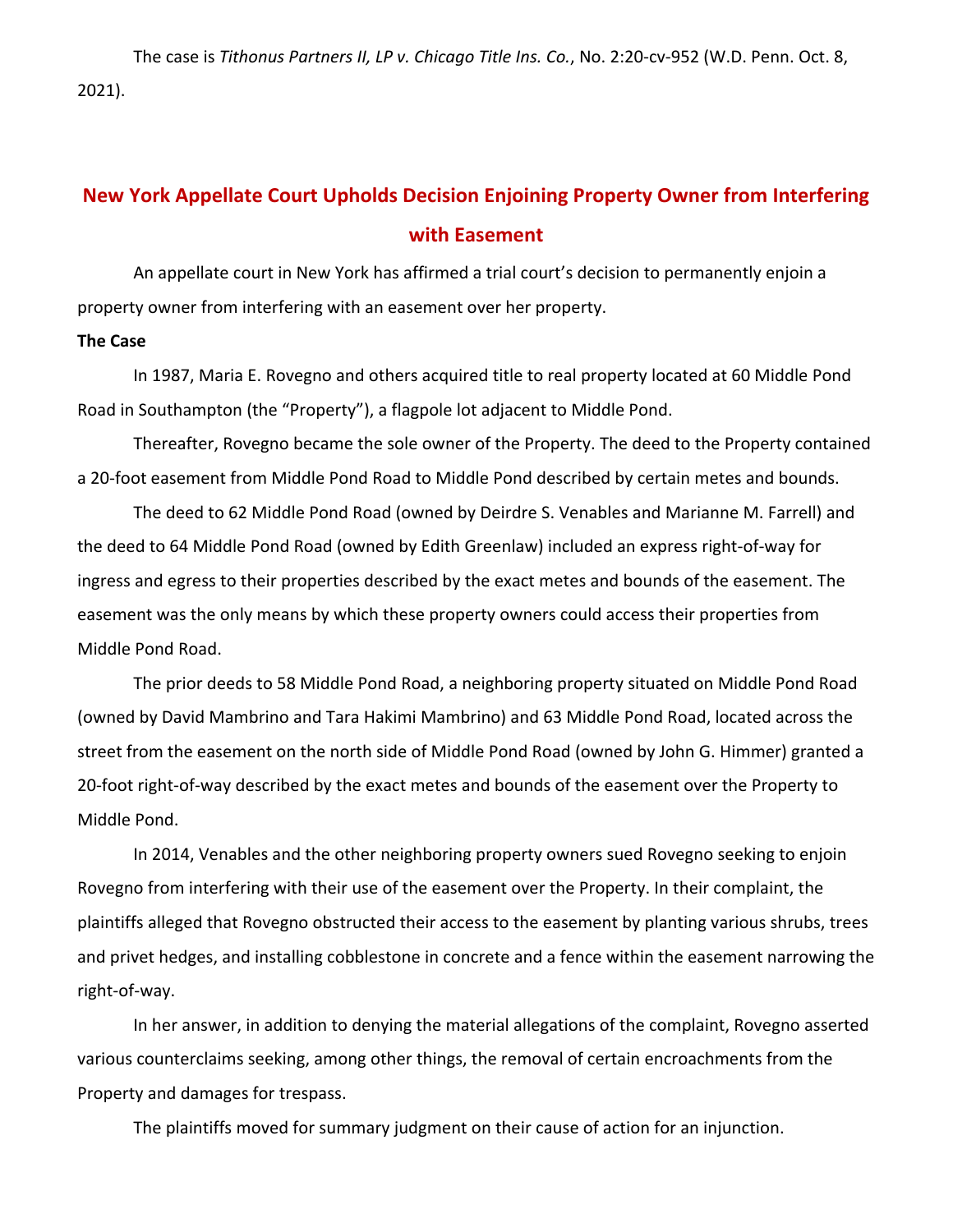The Supreme Court, Suffolk County, granted the plaintiffs' motion, and Rovegno appealed.

#### **The Appellate Court's Decision**

The appellate court affirmed.

In its decision, the appellate court explained that express easements are construed "to give effect to the parties' intent, as manifested by the language of the grant." The terms of the grant, the appellate court continued, "are to be construed most strongly against the grantor in ascertaining the extent of the easement." The appellate court added that the "owner of a servient estate has the right to use its land in any manner that does not unreasonably interfere with the rights of the owners of an easement."

The appellate court then ruled that the plaintiffs had established their entitlement to judgment as a matter of law on their cause of action for an injunction by submitting, among other things, "relevant deeds along with affidavits of some of the plaintiffs and a prior owner of 62 Middle Pond Road." In the appellate court's opinion, this evidence demonstrated that Rovegno had interfered with the plaintiffs' use of the easement, which was specifically described by its metes and bounds in Rovegno's deed, "as a means of ingress and egress to and from Middle Pond Road and to Middle Pond."

The appellate court concluded that, contrary to Rovegno's contention, the grant of the easement, which was subject to exact metes and bounds, rather than an undefined right of ingress and egress, prohibited her "from altering the right-of-way in the manner in which she did."

The case is *Venables v. Rovegno*, 195 A.D.3d 876 (N.Y. App. Div. 2d Dep't 2021).

# **Property Owner Could Not Interfere with Stipulation Over Walking Easement, New York Appellate Court Says**

An appellate court in New York has upheld a trial court's decision enforcing a stipulation that prevented a property owner from locking a gate during daylight hours and otherwise unreasonably blocking public access under a walking easement to property located on the Hudson River.

## **The Case**

In November 2000, the plaintiff, Friends of Wickers Creek Archeological Site, Inc., entered into a stipulation with Summit Landing, LLC, the predecessor in interest to the defendant, Landing on the Water at Dobbs Ferry Homeowners Association, Inc., to settle an action commenced by Summit against, among others, the plaintiff. Pursuant to the stipulation, Summit agreed to provide permanent public access to certain tracts of land it owned.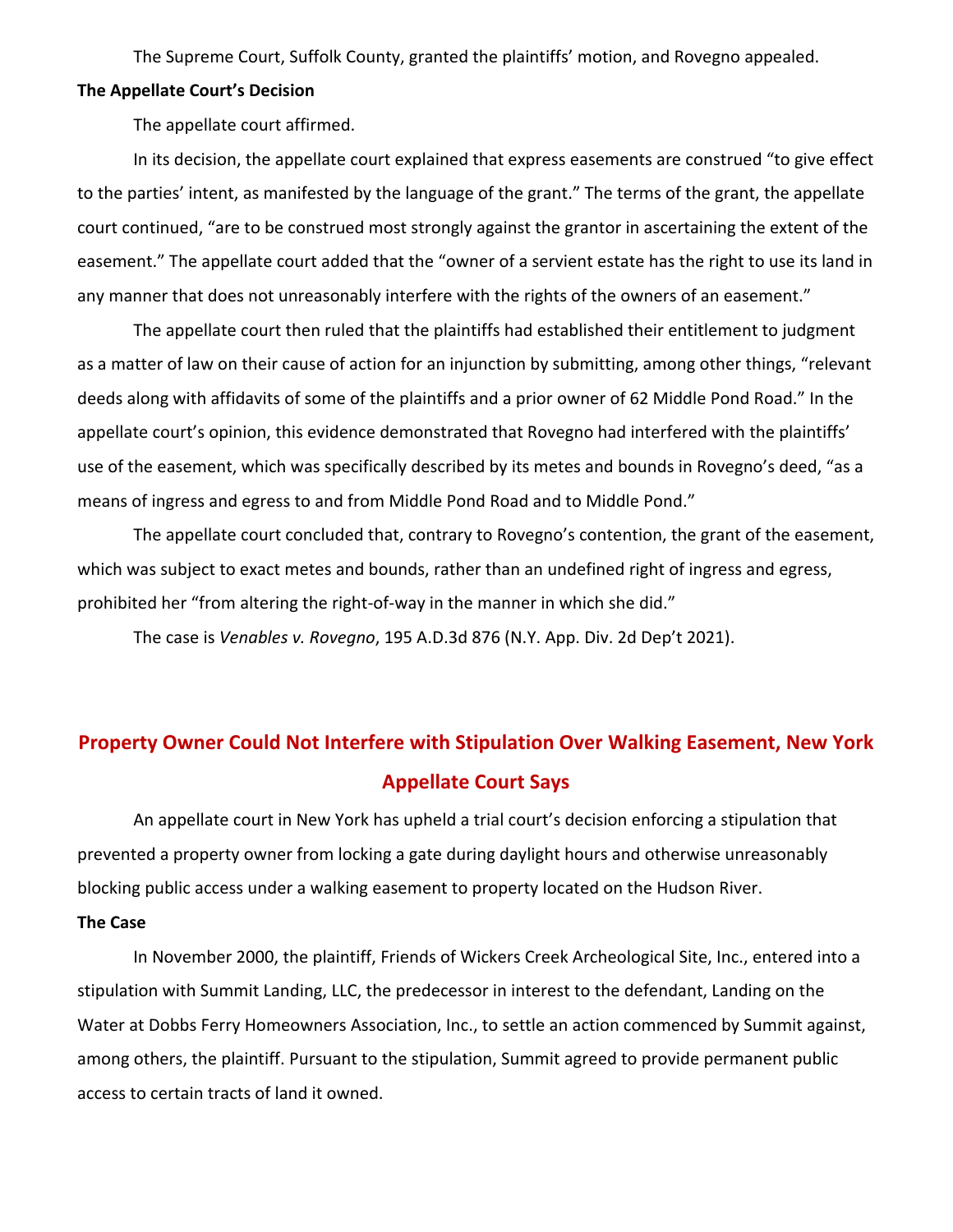Thereafter, the plaintiff sued the defendant, alleging that it breached the terms of the stipulation by locking a gate on a footbridge that blocked access to property located on the Hudson River that was part of a walking easement in favor of the Village of Dobbs Ferry.

The defendant moved for summary judgment dismissing the complaint and, in effect, declaring that the stipulation did not prevent the defendant from locking a gate on the footbridge during daylight hours and otherwise blocking public access across the footbridge.

The Supreme Court, Westchester County, denied the defendant's motion, and it appealed.

### **The Appellate Court's Decision**

The appellate court affirmed and remitted the case to the trial court for entry of a judgment declaring that the stipulation prevented the defendant from locking the gate during daylight hours and otherwise unreasonably blocking public access across the footbridge.

In its decision, the appellate court found that the plaintiff had established that it was entitled to judgment as a matter of law by demonstrating that the defendant's actions breached the stipulation, which required the defendant to maintain the footbridge in furtherance of the walking easement.

The appellate court explained that although the stipulation contemplated the creation of a walking easement in favor of the general public, and not only the residents of the Village of Dobbs Ferry, "that did not relieve the defendant of the obligation to maintain the footbridge in furtherance of the easement."

In the appellate court's opinion, the trial court "correctly determined that the defendant's actions in locking the gate on the footbridge," preventing access to the waterfront parcel, "were in violation of the defendant's acknowledged obligation to maintain the footbridge in furtherance of the walking easement."

Accordingly, the appellate court concluded, the trial court had to enter judgment declaring that the stipulation prevented the defendant from locking a gate on the footbridge during daylight hours and otherwise unreasonably blocking public access across the footbridge.

The case is *Friends of Wickers Creek Archeological Site, Inc. v. Landing on the Water at Dobbs Ferry Homeowners Ass'n, Inc.*, No. 2020‐00724 (N.Y. App. Div. 2d Dep't Oct. 13, 2021).

# **New York Appellate Court Upholds Determination That Condemnation of Easement Was a "Type II" Action Under SEQRA**

An appellate court in New York has upheld a decision by a town board that its decision to condemn an easement so it could access and maintain a drainage pipe was a "Type II" action under the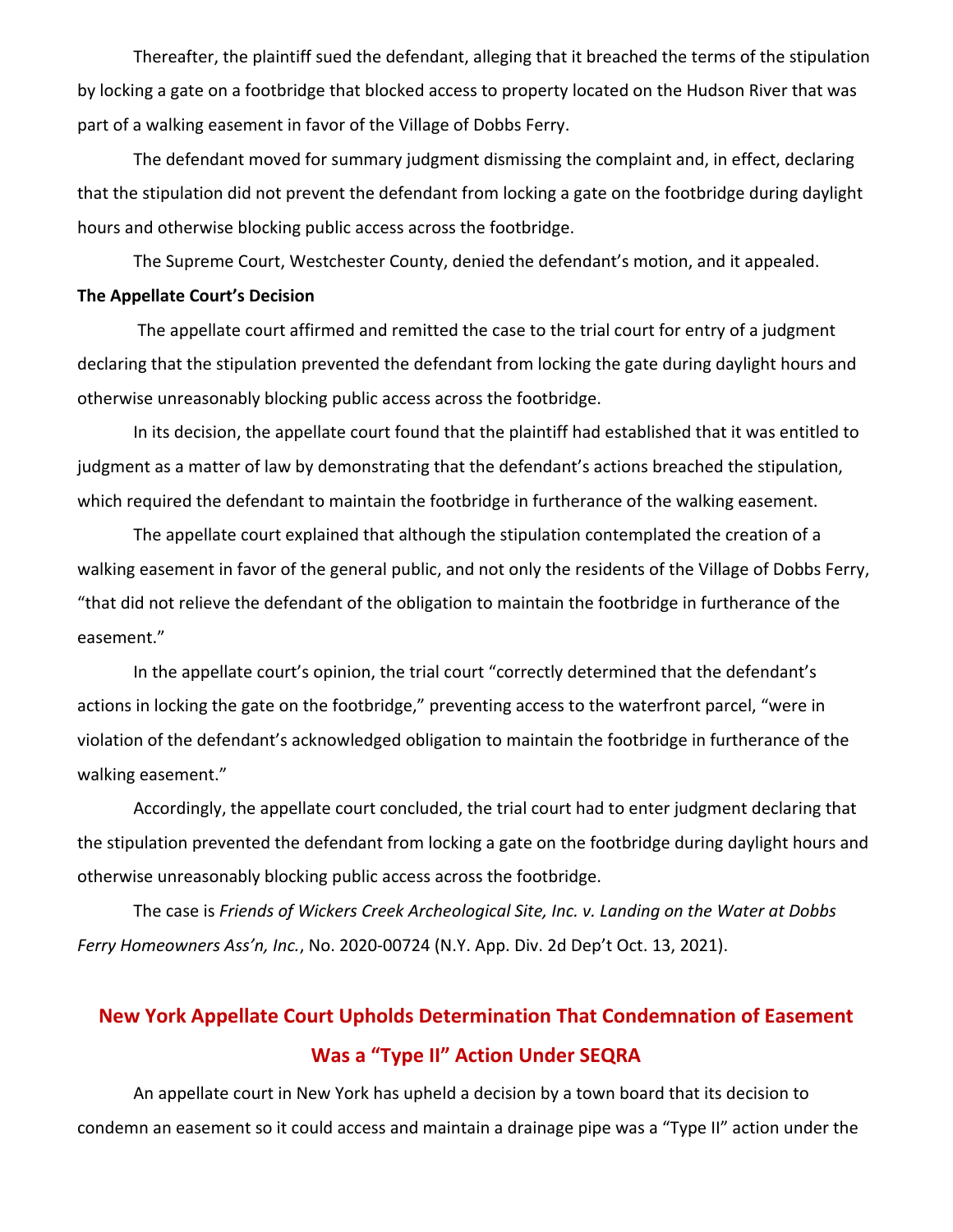State Environmental Quality Review Act ("SEQRA") and, therefore, did not require a full environmental assessment.

#### **The Case**

In August 2014, Salvatore and Marlene Capitano (together, the "petitioners"), as co‐trustees of the Capitano Living Trust (the "Trust"), gave written permission to the Town of Brookhaven Highway Department to "access and repair a failing drainage pipe" running through certain real property owned by the Trust.

Thereafter, the petitioners signed an application describing the project as "the repair and replacement of a failing drainage system that was compromised during [Superstorm] Sandy," during which "[t]he existing . . . pipe will be replaced and extended seaward to maintain drainage pitch."

In February 2015, the New York State Department of Environmental Conservation issued a permit for the project to "[r]emove and replace drainage pipe in place and backfill," and the project was completed.

About five years later, the Brookhaven town board considered whether to condemn the easement to enable it to access and maintain the drainage pipe. The town board determined that the proposed action was a "Type II" action under SEQRA and it directed the condemnation by eminent domain.

The petitioners then asked a court to review the town board's determination. They alleged that the project had a "significant effect on the environmental conditions" at the property and that the Type II classification was improper. The petitioners sought to compel the town to do a complete environmental review and to propose the necessary mitigation measures needed to restore the property "to its condition prior to the installation of the New Drainage System."

#### **The Court's Decision**

The court upheld the town board's determination, denied the petition and dismissed the proceeding.

In its decision, the court ruled that, contrary to the petitioners' contention, there was "no basis to disturb" the town board's determination that the proposed action was a SEQRA "Type II" action. Therefore, the court concluded, the town had "no further responsibilities" to conduct a complete environmental review.

The case is *Matter of Capitano v. Town Board of the Town of Brookhaven*, No. 2020‐04314 (N.Y. App. Div. 2d Dep't Nov. 10, 2021).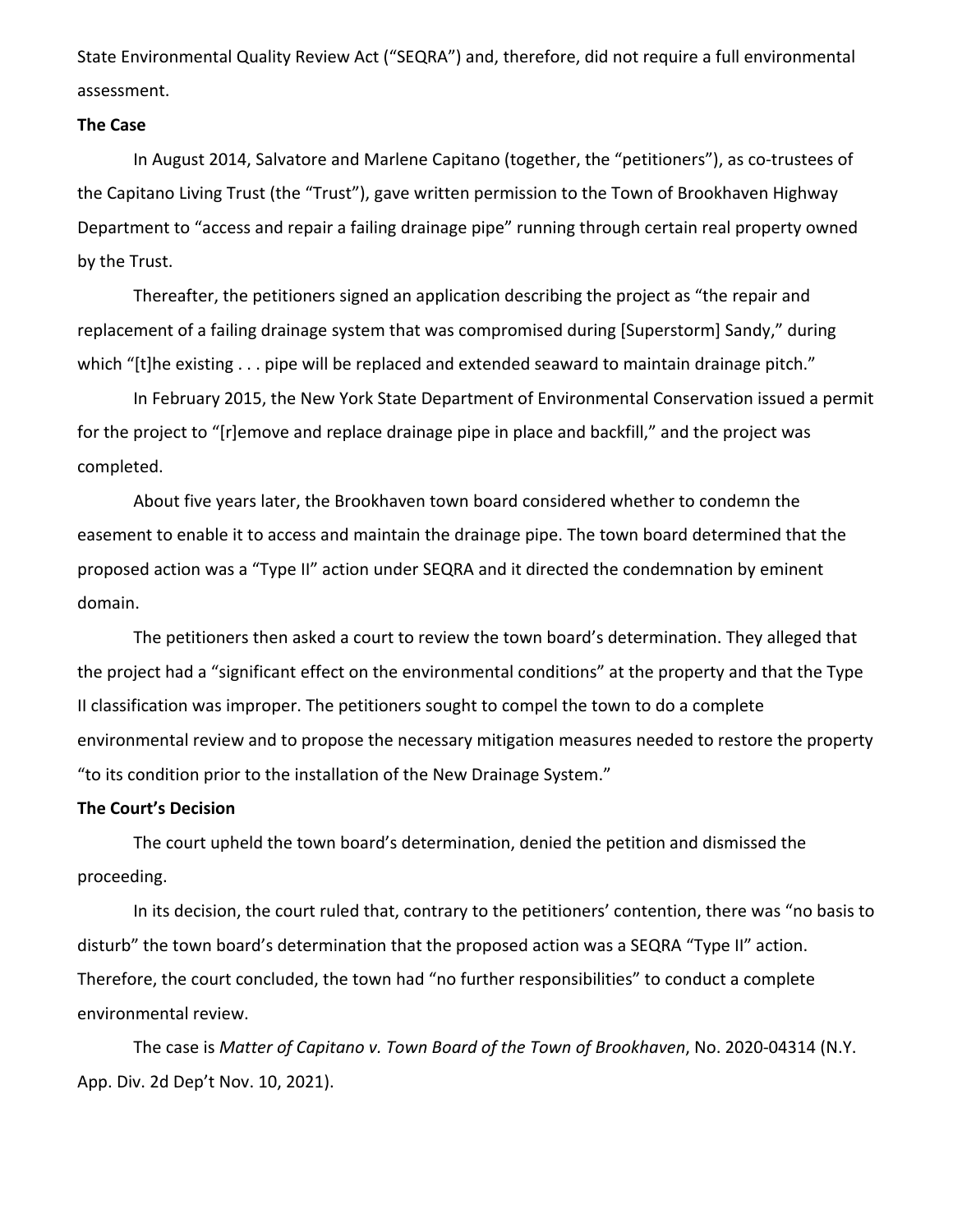### **New York Trial Court Rejects Property Owners' Five Easement Claims**

A New York trial court, in a case arising out of a boundary dispute between owners of two parcels of property, has rejected five easement claims brought by property owners against their neighbor for adverse possession, easement by prescription, easement by estoppel, easement in gross and easement appurtenant.

### **The Case**

Kurt and Gina Rogers (together, the "plaintiffs") and Pietro Melchiorre (the "defendant") owned abutting property on Smith Drive in Endwell, New York. The plaintiffs' property fronted on Smith Drive, while the defendant's property was located directly behind the plaintiffs' property, further from Smith Drive. Two-family homes were on both properties; the defendant lived on his property and the plaintiffs rented their property.

A sliver of land approximately 15 feet wide and 140 feet long was part of an overall area approximately 30 feet by 140 feet to the west of the plaintiffs' and the defendant's properties, upon which there was a paved driveway. The driveway served three duplexes: The plaintiffs' and the defendant's on the east, and another duplex to the western side of the driveway.

The plaintiffs had an express easement in their deed to use the driveway to access paved parking located in the rear of their property that was in front of the defendant's property.

The plaintiffs claimed that they had maintained the driveway and grass area on the eastern side of the right of way since 2005 (because it was directly in front of their building), giving rise to a claim of adverse possession. They asserted that, since at least 2017, the defendant had not permitted the plaintiffs to use the disputed portion of the driveway and the grass area. Moreover, the plaintiffs argued, the defendant had verbally abused and/or threatened the plaintiffs' prospective tenants and lawn maintenance workers, thereby impeding the plaintiffs' efforts to lease their property.

The plaintiffs also asserted that, in 2017, the defendant erected a fence along the east side of the right of way, originally leaving a four foot opening in the fence, whereby the plaintiffs could access their building. Eventually, they added, that opening was closed off by the defendant, who claimed that tenants parking in front of the plaintiffs' building interfered with the defendant's use of the driveway.

The plaintiffs filed a lawsuit against the defendant over the boundary dispute. Their complaint asserted five causes of action: adverse possession, easement by prescription, easement by estoppel, easement in gross and easement appurtenant.

The defendant moved for summary judgment. Among other things, he argued that he was the true owner of the disputed property and that a claim for adverse possession could not lie when the plaintiffs acknowledged that they were not the true owner.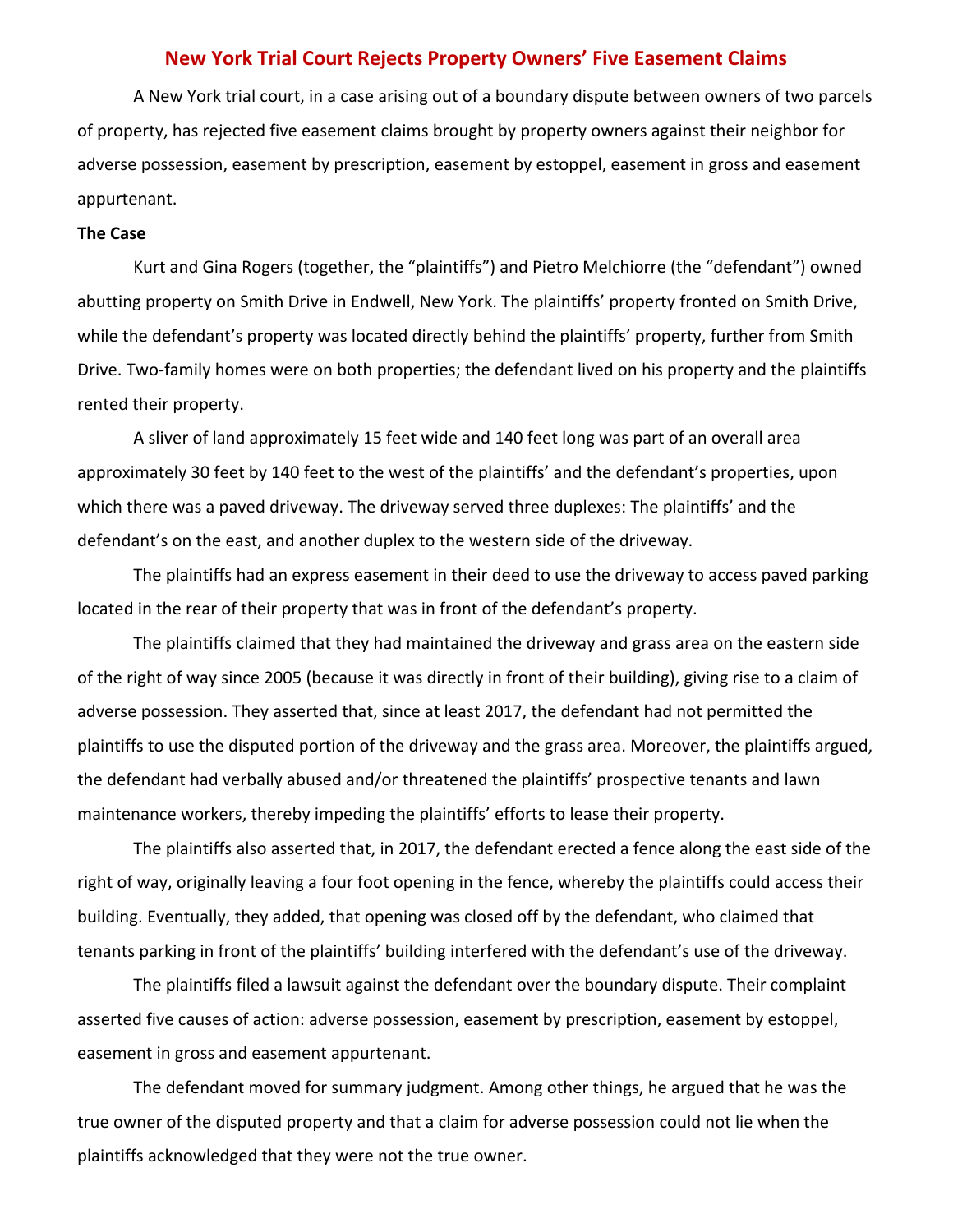The defendant also claimed that the plaintiffs were not entitled to an easement by prescription because they did not claim a right of use other than the express easement provided in their deed, which was limited to ingress and egress, and which did not include parking.

Additionally, the defendant argued that easement by estoppel did not apply because the defendant did not make any statements that the plaintiffs could use the driveway for anything other than accessing the rear parking lot and, therefore, there could be no detrimental reliance.

#### **The Court's Decision**

The court granted the defendant's motion for summary judgment. The court first discussed the plaintiffs' claim that they had a right to the disputed property through adverse possession.

The court explained that, to sustain a claim of ownership based on adverse possession, a plaintiff had to show, by clear and convincing evidence, that its possession of the disputed property was "(1) hostile and under claim of right; (2) actual; (3) open and notorious; (4) exclusive; and (5) continuous for the required period." However, the court noted, the plaintiffs acknowledged that they were not the rightful owners of the property in their complaint, which stated that "the Defendant is the true owner of the property in dispute."

Just as importantly, the court continued, the plaintiffs' use of the driveway was by virtue of an express easement, which permitted the plaintiffs "the use of the driveway for ingress and egress to the rear of the premises. . . . No portion of the easement herein granted shall be blocked at any time, including by vehicular parking."

Because the plaintiffs acknowledged that they were not the true owners, and because their use of the driveway was by the rights afforded them under the deed and easement, their use could not be viewed as under a claim of right, or adverse to the defendant. Accordingly, the court held, the plaintiffs' could not maintain their adverse possession claim.

With respect to the plaintiffs' prescriptive easement claim, the court pointed out that a plaintiff must show that the use of the servient property was "open, notorious, continuous and hostile for the prescriptive period." The court added that the elements for adverse possession and easement by prescription depended "on the same elements; adverse, open and notorious, continued and uninterrupted use of property for 10 years."

The court then ruled that, for the same reasons that the plaintiffs' adverse possession claim failed, their claim for prescriptive easement likewise could not be sustained. In addition, the court noted, the plaintiffs said that they had a good rapport with the defendant's predecessor in title, and that there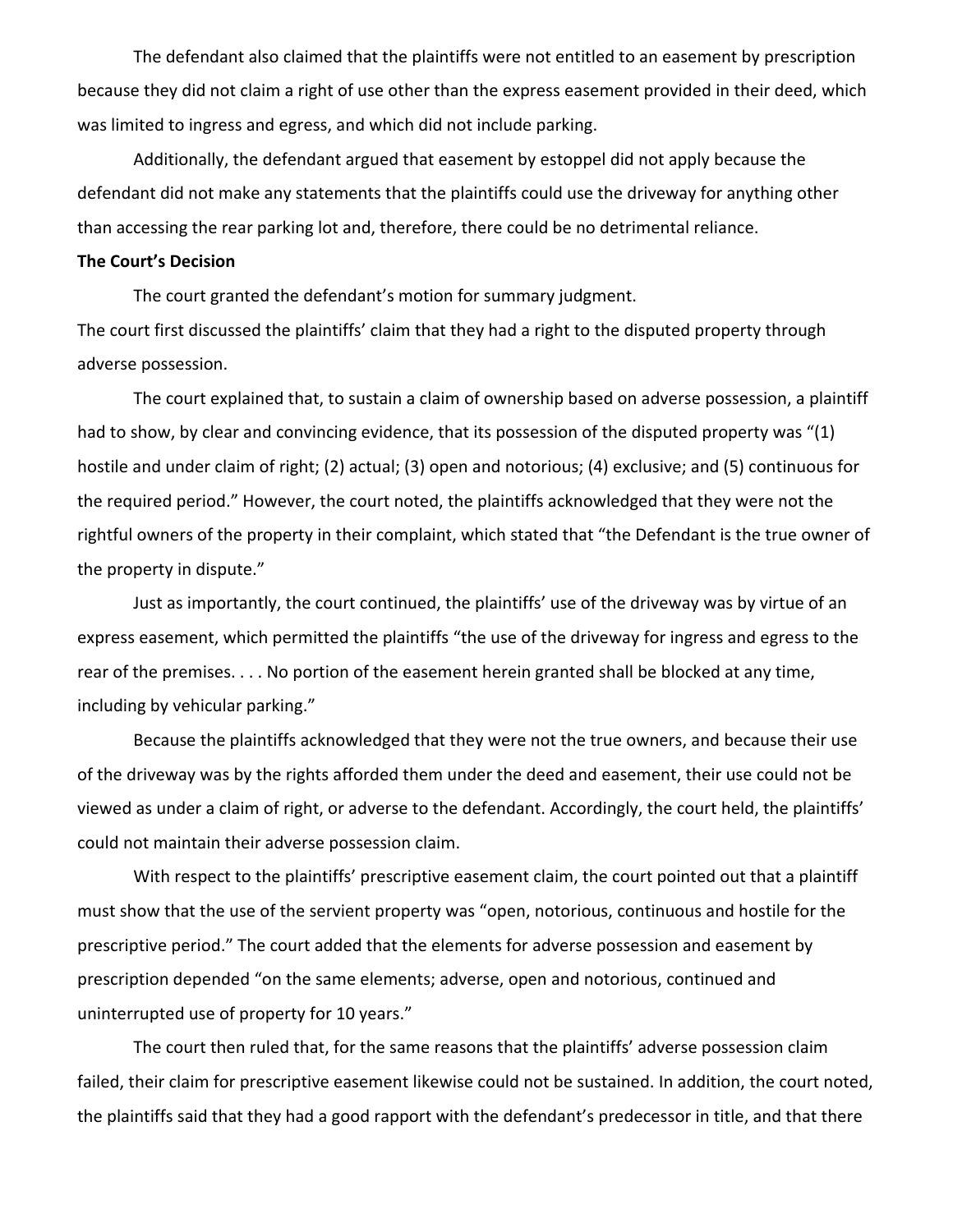was never a dispute as to parking cars on the driveway. In the court's view, that would "suggest a neighborly cooperation and accommodation that would negate hostility."

The court reached the same result with respect to the plaintiffs' claim for easement by estoppel, which, it noted, "may arise when, among other things, a party reasonably relies upon a servient landowner's representation that an easement exists." Here, the court observed, the defendant submitted evidence as to the applicable deeds, showing that there was an actual easement that permitted the plaintiffs to use the driveway and that also expressly provided that the plaintiffs could not use it for parking.

The court found that the plaintiffs failed to allege that the defendants made any representations expanding on the rights specifically noted in the easement. In fact, the court continued, the plaintiffs' allegations showed that the defendant "adamantly protested the parking of cars in the driveway." Finding that the plaintiffs had not submitted any evidence that suggested that they detrimentally relied on anything that the defendant said or did, the court decided that the defendant also was entitled to summary judgment on the plaintiffs' claim for easement by estoppel.

Next, the court granted summary judgment to the defendant on the plaintiffs' causes of action for easement in gross and easement appurtenant, finding that they were "not recognized causes of action."

Finally, the court found that the fence put up by the defendant actually might be within the 15 foot wide easement area, and might technically deprive the plaintiffs (or the landowner to the west of the driveway), the full width of the easement area. However, the court said, because it did not interfere with the plaintiffs' ability to use the driveway to access the back parking lot, the defendant could install a fence. The court noted that, "a landowner burdened by an express easement of ingress and egress may narrow it, cover it over, gate it or fence it off, so long as the easement holder's right of passage is not impaired."

The court concluded that because the plaintiffs did not allege that the fence prevented them from using the driveway to access their rear parking lot, and because the express terms of the deed and right of way showed that the easement was for ingress and egress and not parking, the plaintiffs were not deprived of their ability to use the driveway for ingress and egress.

The case is *Rogers v. Melchiorre*, No. EFCA2017002497 (N.Y. Sup. Ct. Broome Cty. Sept. 28, 2021).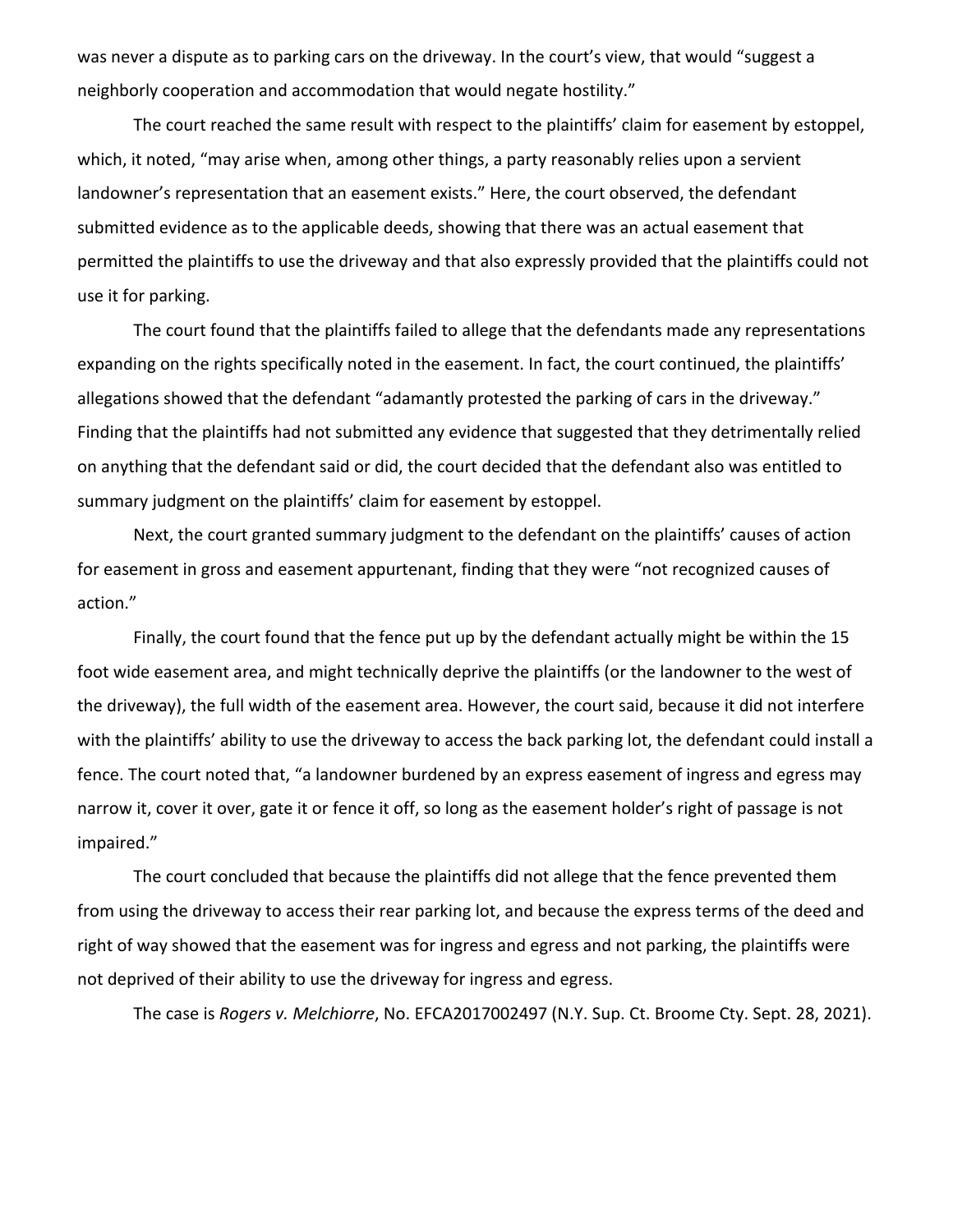# **Property Owners May Drive ATVs on Easement Appurtenant to Their Property to Access Beach, Massachusetts Appeals Court Concludes**

An appellate court in Massachusetts, affirming a trial court's decision, has ruled that property owners may drive all‐terrain vehicles ("ATVs") on an easement appurtenant to their property for the limited purpose of accessing a beach in Gloucester, Massachusetts. The appellate court rejected the contention that the scope of the easement was limited to pedestrian traffic and that Massachusetts law prohibited the property owners from driving ATVs on the easement.

### **The Case**

As the appellate court explained, the case had its origins in 1960, when Bengt Eriksson, as trustee of the Ellis Farm Trust, bought two parcels of land that he then further divided. Some of the resulting parcels fronted on a beach in Gloucester, while others did not.

In 1963, lot 10 was sold to the predecessor-in-interest to Philip J. Mazzola, as trustee of the Seventeen Wingaersheek Realty Trust. The deeds in Mazzola's chain of title stated that the premises were conveyed subject to a 15‐foot wide easement "for the benefit of all persons at any time owning or leasing any part of the remaining land of the grantor, or being lawfully invited to any part of said land, to pass and repass to and from the beach area, and for all other purposes for which right of ways are customarily used."

In 1965, lot D was sold to a predecessor-in-interest to John F. and Bonita J. O'Brien. The deeds in the O'Briens' chain of title conveyed the right to use the easement on lot 10.

The easement, as described in the various deeds, was 15 fifteen feet wide and 450 feet long. It ran from Wingaersheek Road to the beach. From Wingaersheek Road to the edge of the sand dunes on the beach, the easement was a gravel path that also served as Mazzola's driveway. Where the gravel path met the sand dunes, the easement changed to a sandy area bordered on either side by beach grass. Although the easement was described in the various deeds as 15 feet wide, the sandy area was only a few feet wide, and people passing over the easement usually attempted to stay within the confines of the sandy area, thereby avoiding the beach grass.

The O'Briens contended that they could drive all-terrain vehicles ("ATVs") on the easement for the limited purpose of accessing the Gloucester beach.

Mazzola argued that the scope of the easement was limited to pedestrian traffic and that Massachusetts law (G. L. c. 90B, § 26 (*e*)) prohibited the O'Briens from driving ATVs on the easement.

Following a jury‐waived trial on Mazzola's claims that the O'Briens were overburdening the easement and creating a nuisance, a Massachusetts trial court found in favor of the O'Briens.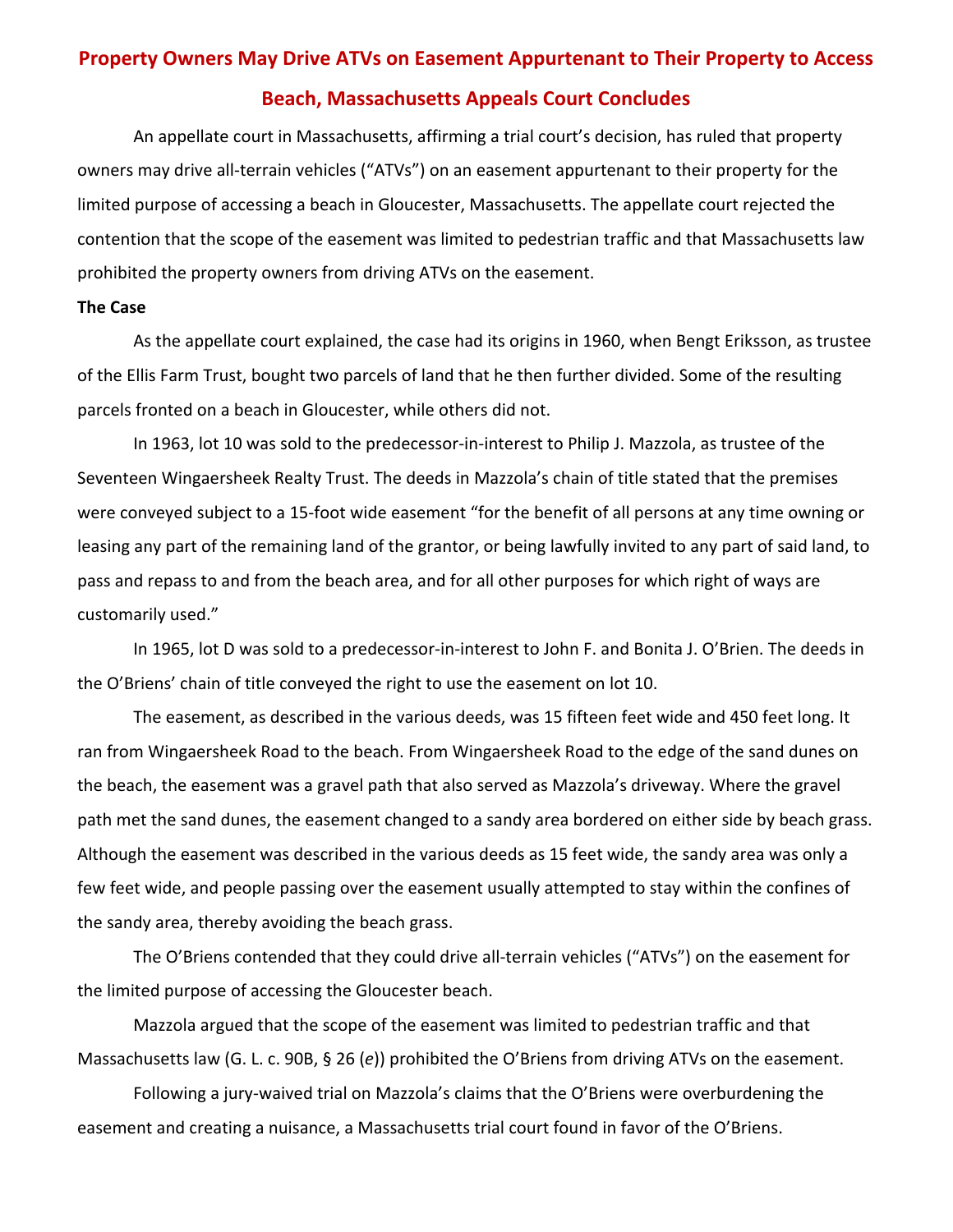Mazzola appealed.

#### **The Appellate Court's Decision**

The appellate court affirmed.

In its decision, the appellate court first examined Mazzola's argument regarding the scope of the easement, agreeing with the trial judge that the scope of the easement was not limited to pedestrian traffic.

The appellate court explained that the easement existed for the benefit of those who purchased Eriksson's land, for them to use "to pass and repass to and from the beach area, and for all other purposes for which right of ways are customarily used." This language, the appellate court said, did "not expressly limit use of the easement to pedestrian traffic." It added that the "attendant facts" also did not suggest an intent to so limit use of the easement given that, when the easement was created in 1963, people commonly drove to the beach, and the easement was wide enough to accommodate vehicular traffic.

The appellate court then stated that where nothing in the easement language or the objective circumstances supported an express limitation, the easement "may be used for such purposes as are reasonably necessary to the full enjoyment of the premises to which the right of way is appurtenant." Moreover, the appellate court said, "[e]specially where the easement is 450 feet long, a distance that is difficult or impossible for some to walk, using ATVs to transport people and equipment to the beach is a reasonably necessary use."

Accordingly, the appellate court ruled, the trial judge had not erred in concluding that the scope of the easement was not limited to pedestrian traffic.

The appellate court then rejected Mazzola's argument that Massachusetts law, G. L. c. 90B, § 26 (*e*), prohibited the O'Briens from driving ATVs on the easement.

The appellate court noted that the Massachusetts statute prohibited the operation of snow and recreation vehicles on "privately‐owned property" unless "the operator is the owner or lessee or an immediate family member of the owner or lessee of the property," "the owner or lessee of the property has designated the area for use by such vehicles by posting reasonable notice of such designation," or

the operator has in his possession either a document, signed by the owner or lessee of such property or his agent, authorizing the operation of . . . such vehicle on the property by the operator or valid proof of current membership in a club, association or other organization to which express authorization for the operation of such vehicles on the property has been granted; provided, however, that such operation shall be consistent with the express authorization granted and any restriction imposed therewith.